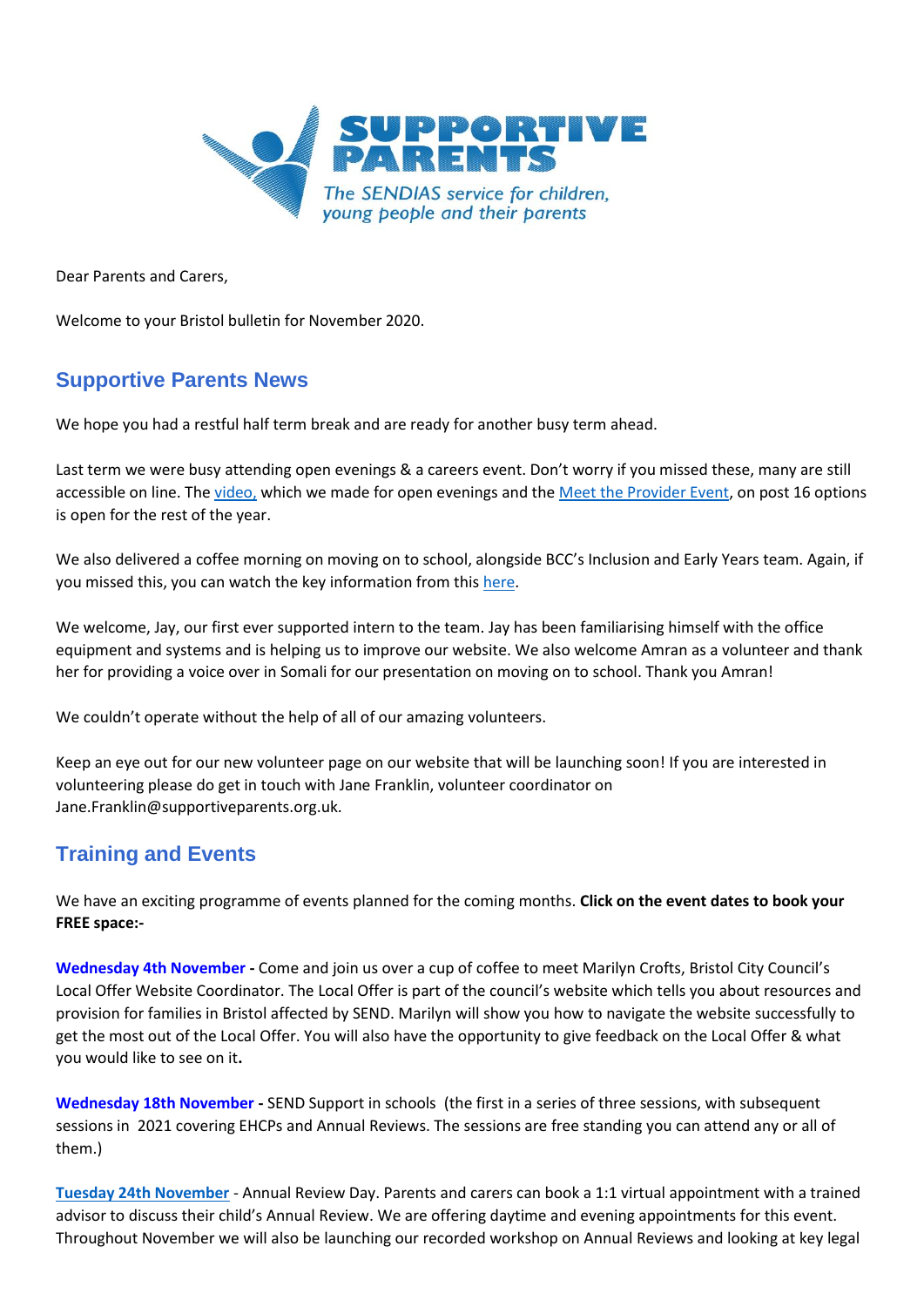points surrounding Annual Reviews through an information series. These will be available to view on our [website](https://www.supportiveparents.org.uk/resources/information-series/) and [Facebook page.](https://www.facebook.com/SupportiveparentsPPS)

**[Wednesday 9th December](https://ehcna.eventbrite.co.uk/)** - Person Centred Planning and the Portal: with Jenny Maxwell, Assistant Principal Education Psychologist. Find out about the new online portal for EHCP needs assessments.

**Save the Dates for 2021: Wednesday 20th January - EHCP Workshop Wednesday 10th February - Coffee Morning Wednesday 3rd March - Annual Review Workshop** 

#### **Daytime and Evening Surgery**

Alongside our Information, Advice and Support line, which is open Mon-Fri 9.30-4.30 (0117 9897725). You can also speak to one of our team and receive one-to-one help and support with your query about your child's special educational needs. We offer a free bookable 30 minute zoom or phone call. We're happy to look at paperwork (please email it to us in advance), give you guidance about filling in forms and discuss next steps with you.

Our next surgeries will be on:-

**Evening Surgery 6pm-8pm: [Tuesday 10th November 2020](https://bristolsendsurgerynov10th.eventbrite.co.uk/)** Tuesday 12<sup>th</sup> January 2021 Tuesday 9<sup>th</sup> March 2021

#### **Daytime Surgery 10am-12pm:**

**[Wednesday 2nd December 2020](https://sendsurgery2.eventbrite.co.uk/) -** Wednesday 3rd February 2021 Wednesday 21 April 2021

## **Resources**

#### **Exclusion**

Our back to school series of posts on Facebook and on our website was very popular and had a reach of 3520 and over 150 engagements. Following on from this we have launched a fresh series looking at exclusion. Exclusion continues to be on the national and local agenda. Although most children have only been back in school since September, we have already had a number of enquiries relating to exclusion. We hope that this series is helpful. Click [here](https://www.supportiveparents.org.uk/resources/information-series/) to view our exclusion series.

#### **Future topics**

We have a further series planned on Annual Reviews and Elective Home Education but would like to know if there are any other topics which you would like us to cover. Please give us your views in this very quick survey [HERE.](https://www.surveymonkey.co.uk/r/SPtopic)

#### **Tribunal toolkit**

A refreshed version of ou[r tribunal toolkit](https://www.supportiveparents.org.uk/wp-content/uploads/2020/10/tribunals-content-and-placement-appeal.pdf) is available on the website. This is a practical guide which we hope will help to guide you through the process of appealing to the SEND Tribunal. We are working on a guide to virtual hearings.

#### **Recorded Webinars**

There is a new section on our website, where you can access recorded webinars, events and presentations. [Click](https://www.supportiveparents.org.uk/resources/workshop-recordings/)  [HERE.](https://www.supportiveparents.org.uk/resources/workshop-recordings/)

At the moment you can see:- Moving on to School (English) Moving on to School (Somali)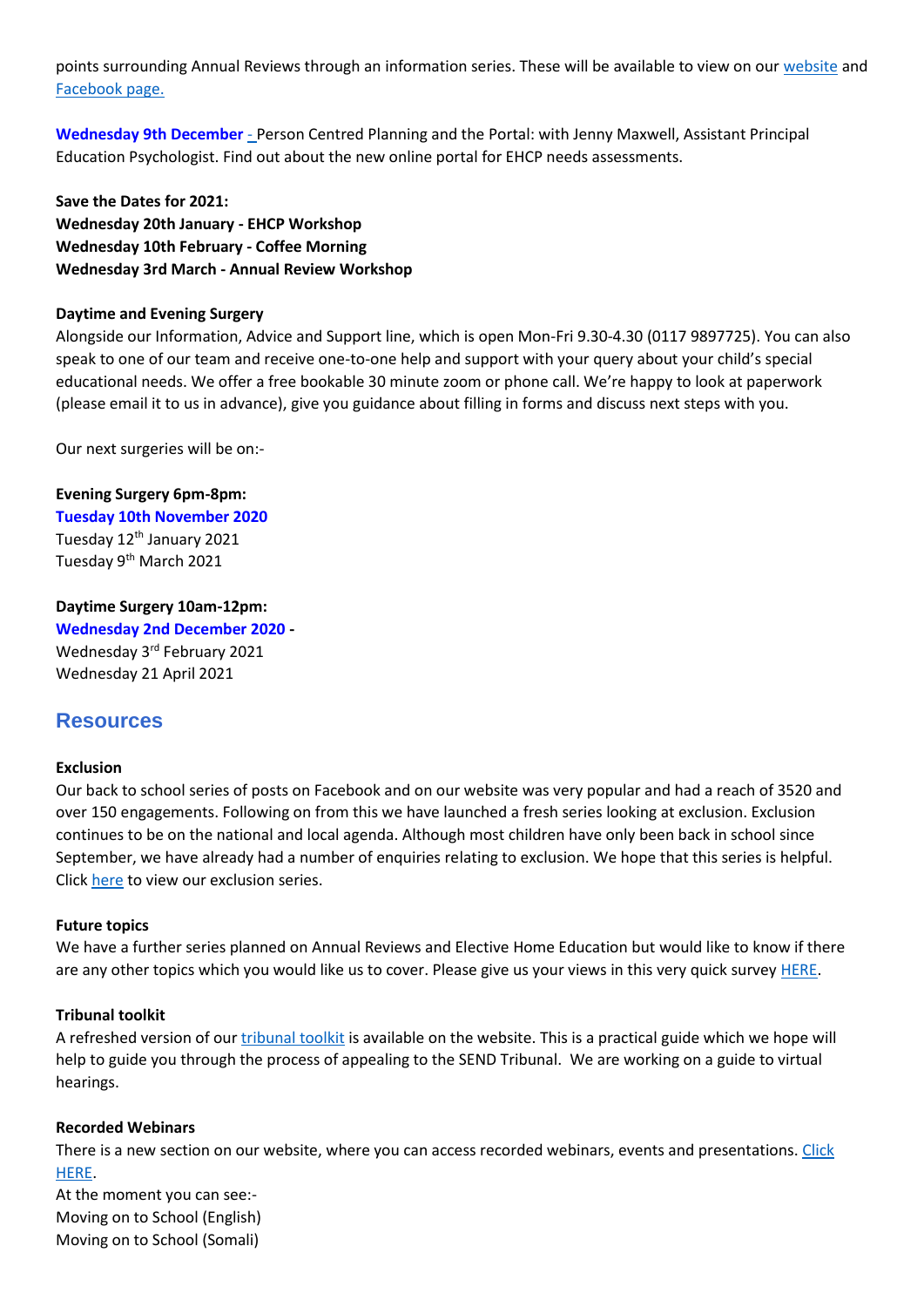# **Events of others**

## **Like to Be – Careers events**

Like To Be will be hosting a series of online career events over this academic year. The events will include career talks, live chat with employers, workshops, activities, competitions, and work experience opportunities. The events are free to attend. Supportive Parents will be at them or have resources which are accessible there. See th[e Like To](https://www.liketobe.org/)  [Be website](https://www.liketobe.org/) for more information.

- **- 25th – 26th November: The West of England Career Inspiration Show Years 10 & 11**
- **- 20th – 21st January: The West of England Career Inspiration Show Years 5 & 6**
- **- 2nd – 4th March: The West of England Career Inspiration Show Years 8 & 9**

**Bristol Parent Carers** are holding their virtual AGM on 27th November. Keep an eye on thei[r website](https://www.bristolparentcarers.org.uk/) for further details.

Bristol Parent Carers have been forced to postpone their annual event. A new date of **11th March 2021** has been set.

## **Consultation & Feedback**

## **Short breaks statement.**

Bristol Parent Carers are inviting parents and carers to a co-production opportunity to write the short breaks statement. The Short Breaks Statement describes the range and type of short breaks available, and the eligibility criteria. More information is available [here.](https://www.bristolparentcarers.org.uk/tag/shortbreaks/)

Next Short Breaks Statement session to review proposed changes: Wednesday 2nd December 2020; 1pm to 2.30pm: Click [HERE](https://register.gotowebinar.com/register/5516974824869664523) to register.

## **Give me A Break**

Together for short Lives has just published a report which emphasises how important short break service are in providing respite for seriously ill children. You can read the full report [here.](https://www.togetherforshortlives.org.uk/wp-content/uploads/2020/10/Together-for-Short-Lives-and-Julias-House-Give-Me-a-Break-report.pdf)

## **Education and SEND**

**Local news**

## **Ofsted inspection Update**

As you may already be aware, Ofsted and the Care Quality Commission (CQC) carried out a joint inspection of Bristol Local Area last year (from 30th of September to 4th October 2019).

The Local authority and CCG were required to produce a 'Written Statement of Action' (WSoA) that explains how the 5 areas of weakness identified in the report will be addressed. There is now a page on the Local Offer to keep parents and carers updated about the inspection and progress in tackling the areas for improvement[. You can read](https://www.bristol.gov.uk/web/bristol-local-offer/ofsted-updates)  [the updates here.](https://www.bristol.gov.uk/web/bristol-local-offer/ofsted-updates)

**Bristol's SEND Local Offer** have a new [Facebook page.](https://www.facebook.com/bristollocaloffer/) Give them a follow to find local information and support for children and young people 0-25 with special educational needs and disability (SEND), and their families in Bristol.

## **National News**

The Education Select Committee is holding an inquiry into Elective Home Education.

The inquiry will seek to understand the extent to which current arrangements provide sufficient support for home educated children to access efficient, full-time and suitable education, and establish what further measures may be necessary in order to facilitate this.